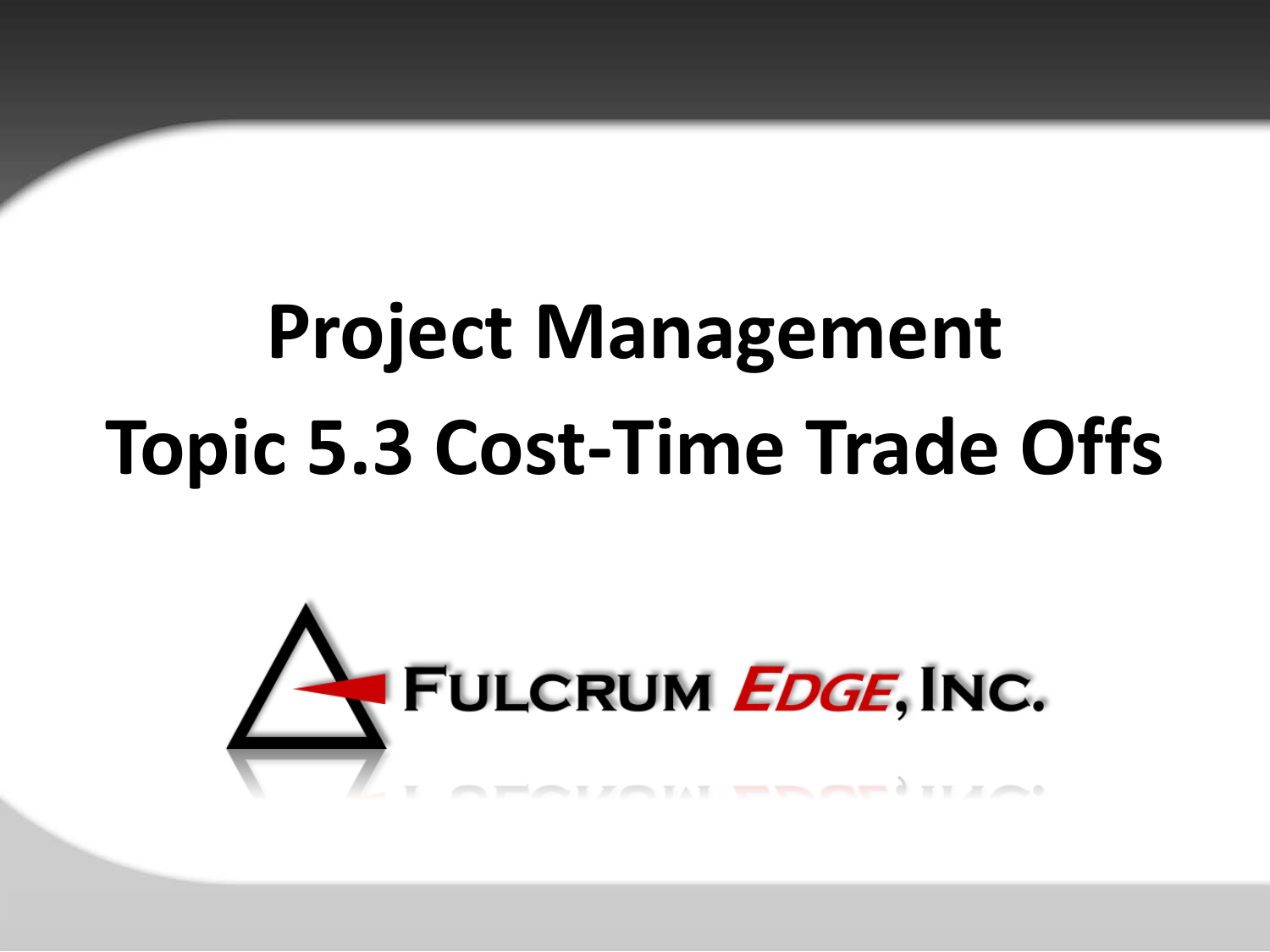## **Cost-Time Trade-Offs Methodology**

- Activity duration reductions to meet a project completion date at least cost
- Each activity has two pairs of estimates for duration and cost
	- Normal: time and cost to complete an activity with normal conditions per schedule
	- Crash: shortest time an activity can be completed and its cost

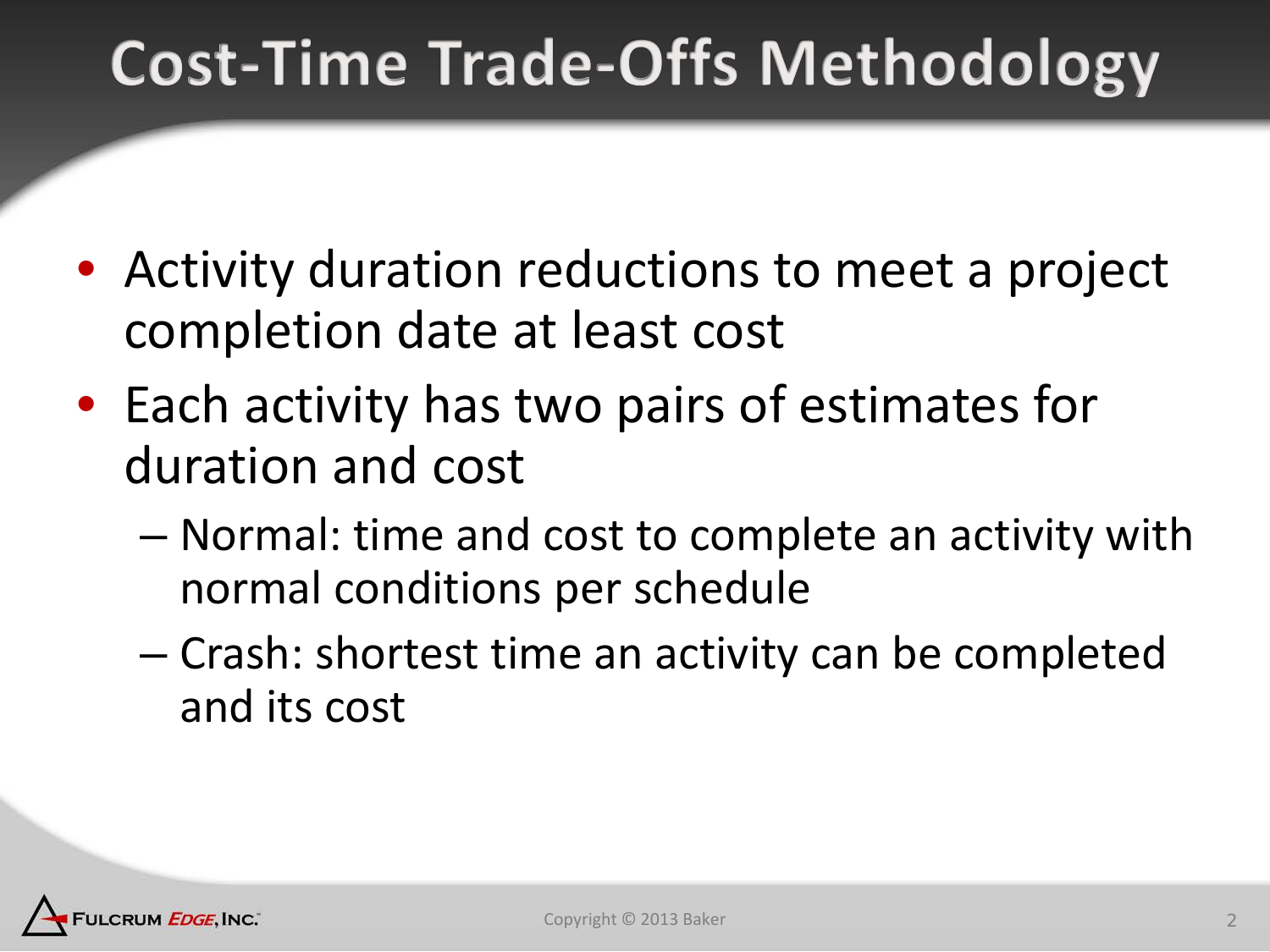### **Cost-Time Trade-Offs Assumptions**

- 1. An activity cannot be completed in less than the crash time
- 2. There is a linear relationship between time and cost from normal to crash times
- 3. Resources are always available

#### **Remember what it means to ASSUME!**

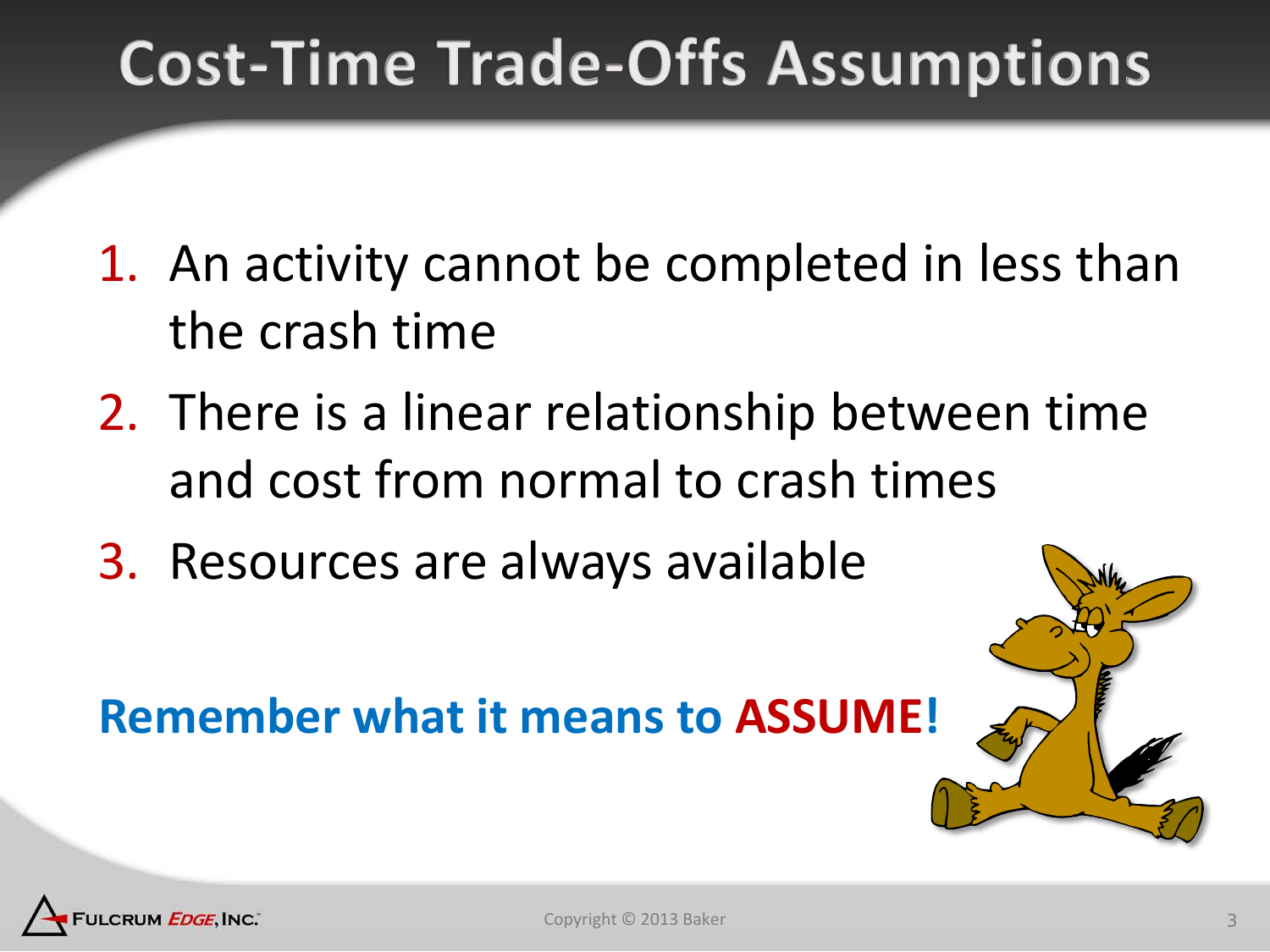### **Cost-Time Trade Offs Solution Process**

**1. Compute cost/unit time to reduce each activity from normal to crash**

> **2. Reduce activities on critical path, starting with least cost first until target is met**

> > **3. Check to ensure another critical path has not resulted**

> > > **4. If another critical path occurs, repeat steps 2 & 3**

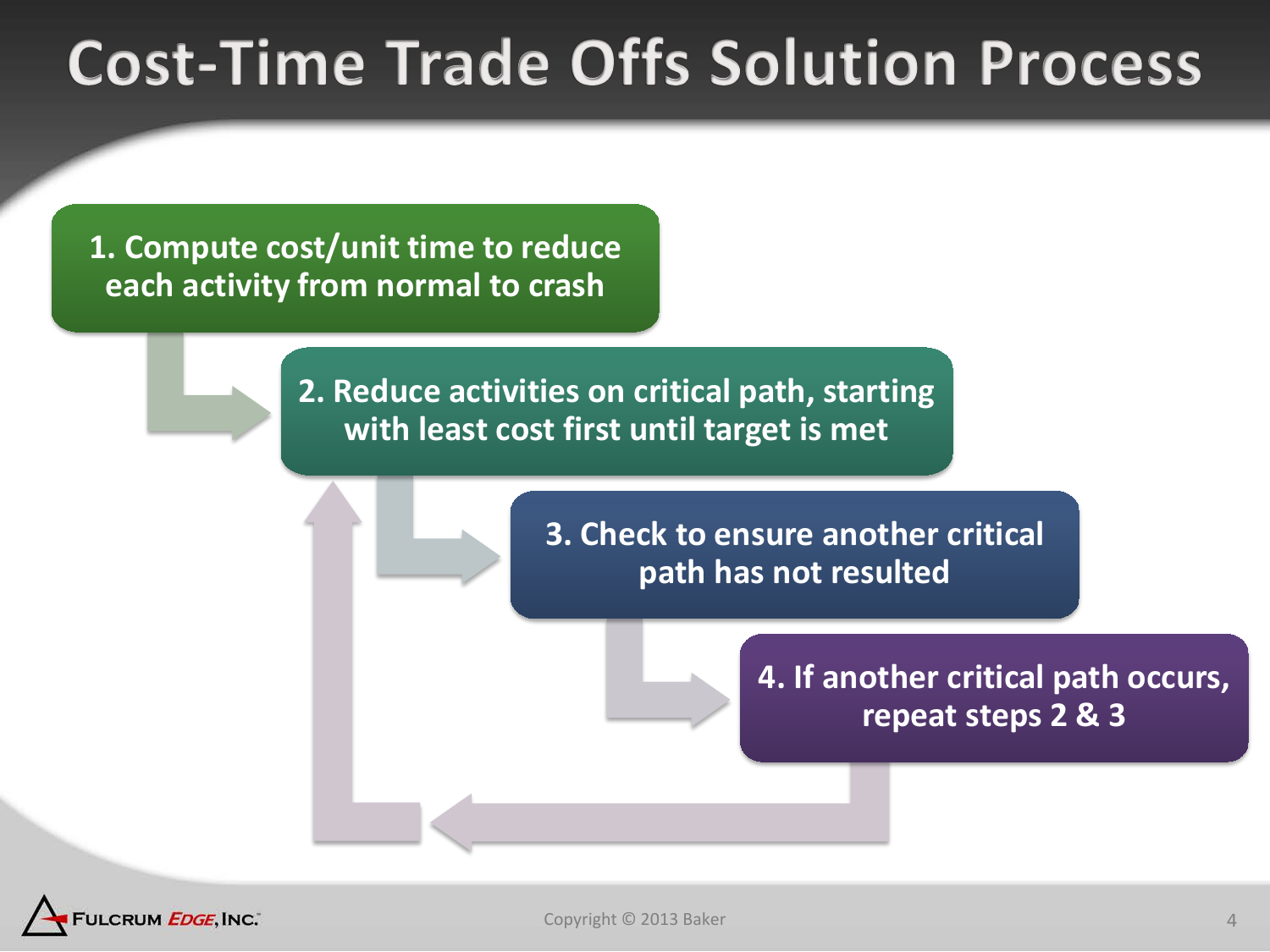### 5.3.1 Team Exercise



# **Crashing**

#### Learn by Doing Project Management Pages 125-126



Copyright © 2013 Baker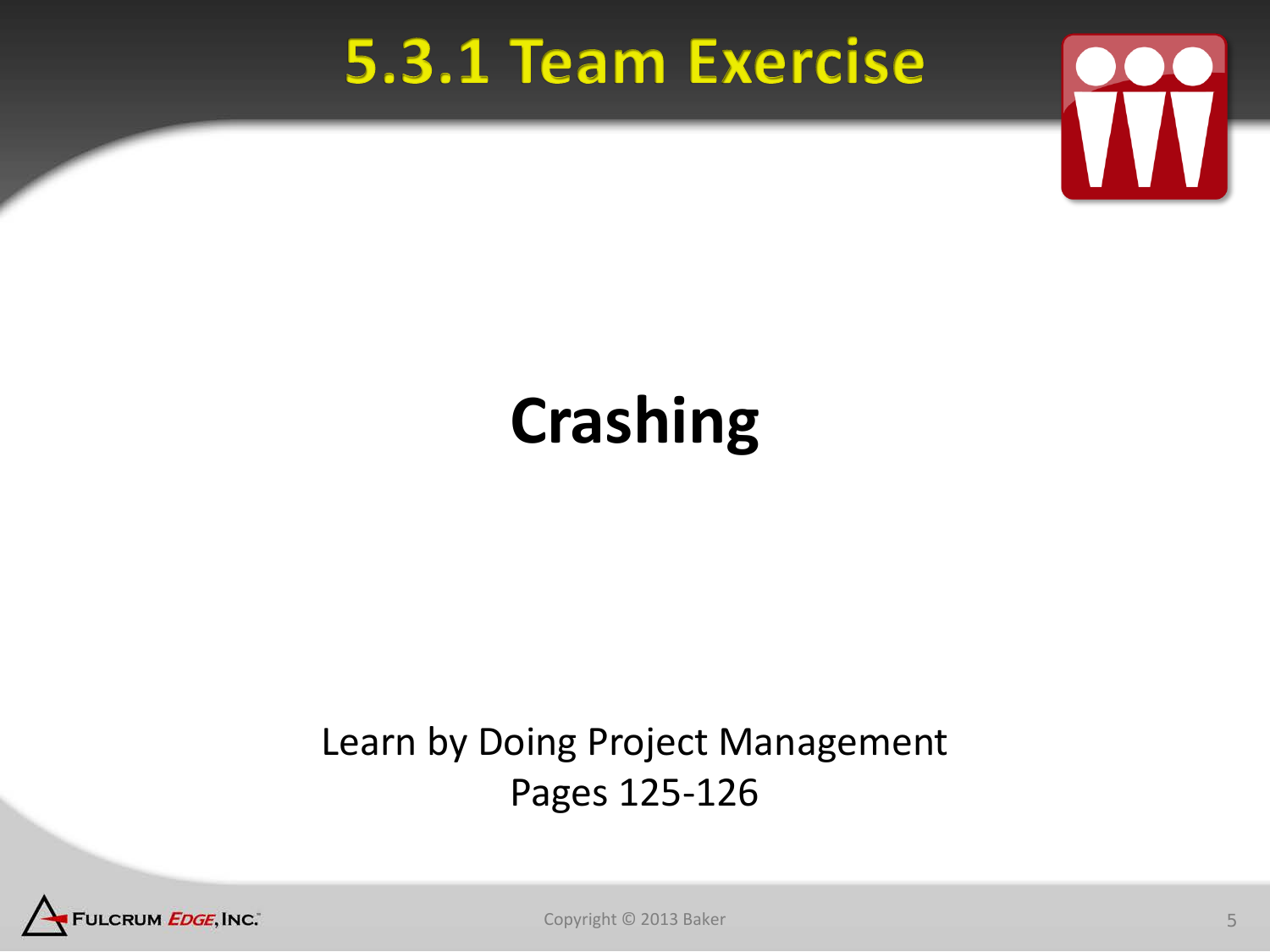### **5.3.2 Class Exercise**



# **Schedule Recovery**

#### Learn by Doing Project Management Pages 127-128



Copyright © 2013 Baker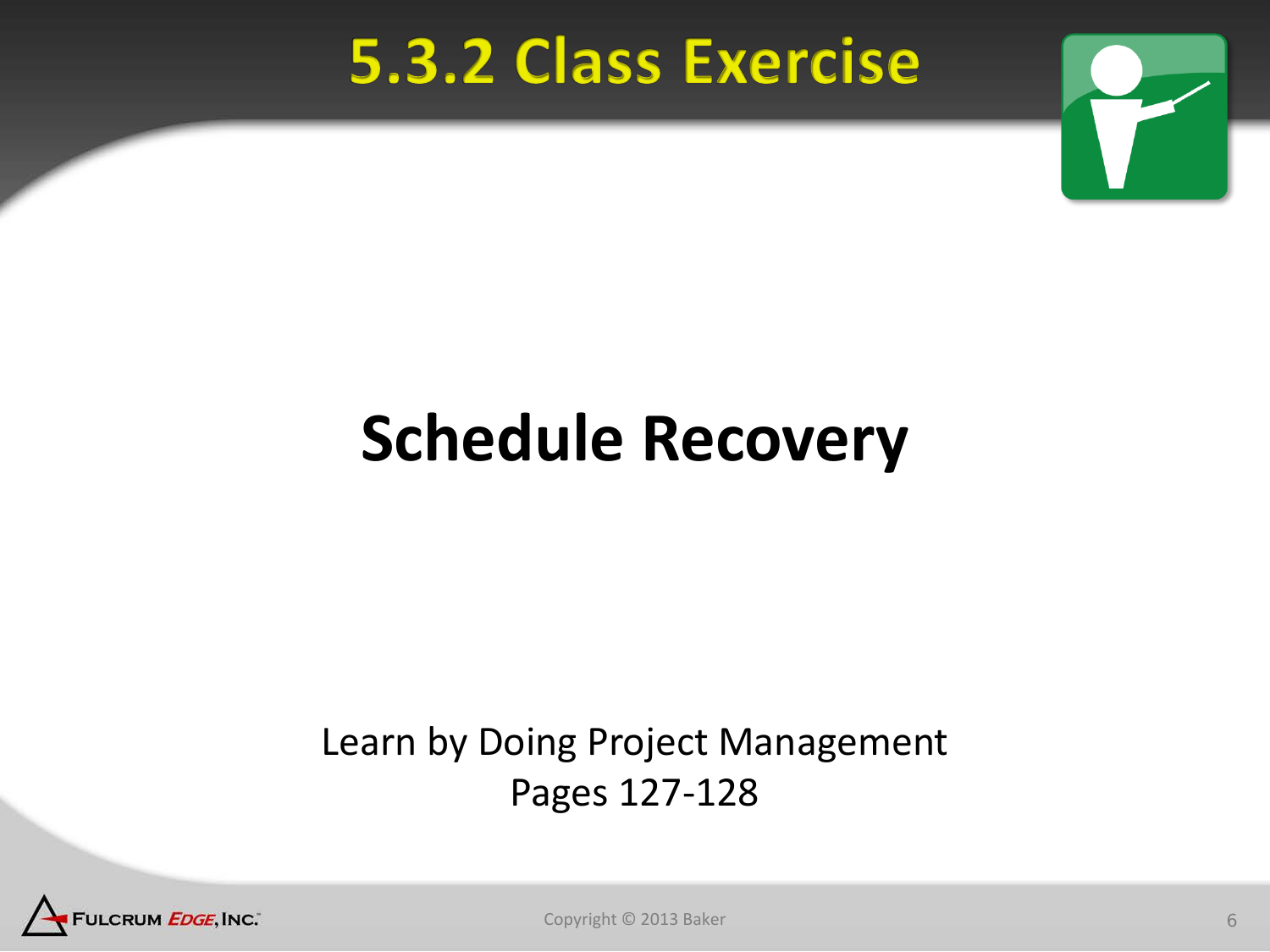

- Least cost to get 36-week schedule & critical path?
- Spent \$25,000. What is total cost to complete?